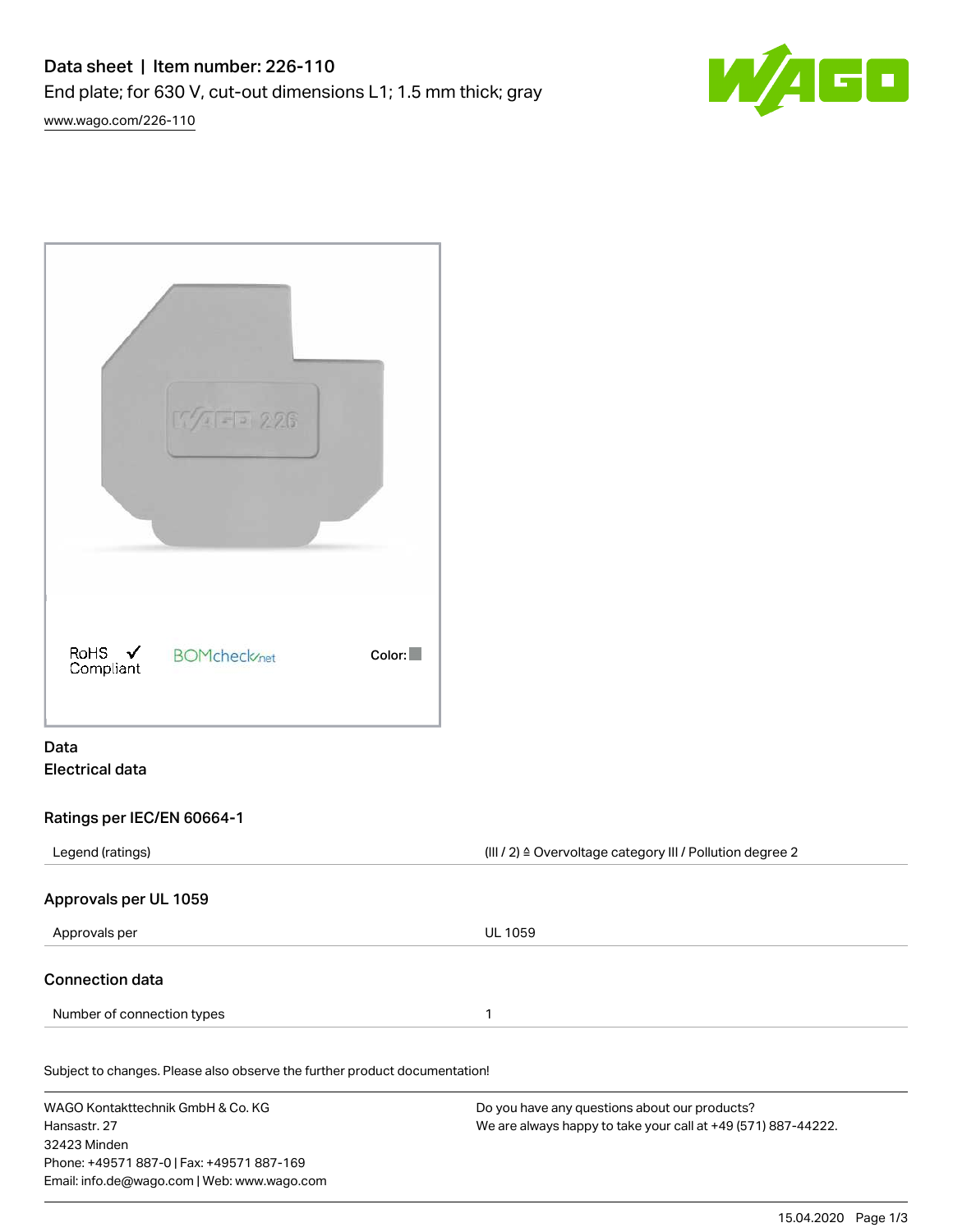

### Geometrical Data

| Width  | 1.5 mm / 0.059 inch |
|--------|---------------------|
| Height | 22 mm / 0.866 inch  |
| Depth  | 26 mm / 1.024 inch  |

#### Mechanical data

| Inn <sub>c</sub><br>Design<br><br>. . |  |
|---------------------------------------|--|
|---------------------------------------|--|

#### Material Data

| Color     | gray             |
|-----------|------------------|
| Fire load | $0.028$ MJ       |
| Weight    | 0.9 <sub>g</sub> |

#### Commercial data

| Product Group      | 4 (Printed Circuit) |
|--------------------|---------------------|
| Packaging type     | <b>BOX</b>          |
| Country of origin  | DE                  |
| <b>GTIN</b>        | 4017332107099       |
| Customs Tariff No. | 85389099990         |

#### Counterpart

## Downloads Documentation Additional Information Technical explanations and political explanations and political explanations and political explanations and political explanations and political explanations and political explanations and political explanations and politi 3.6 MB [Download](https://www.wago.com/de/d/1435602) CAD/CAE-Data CAD data 2D/3D Models 226-110 URL [Download](https://www.wago.com/de/d/3D_URLS_226-110)

#### CAE data

| EPLAN Data Portal 226-110 | URL | Download |
|---------------------------|-----|----------|
|                           |     |          |

Subject to changes. Please also observe the further product documentation!

WAGO Kontakttechnik GmbH & Co. KG Hansastr. 27 32423 Minden Phone: +49571 887-0 | Fax: +49571 887-169 Email: info.de@wago.com | Web: www.wago.com Do you have any questions about our products? We are always happy to take your call at +49 (571) 887-44222.